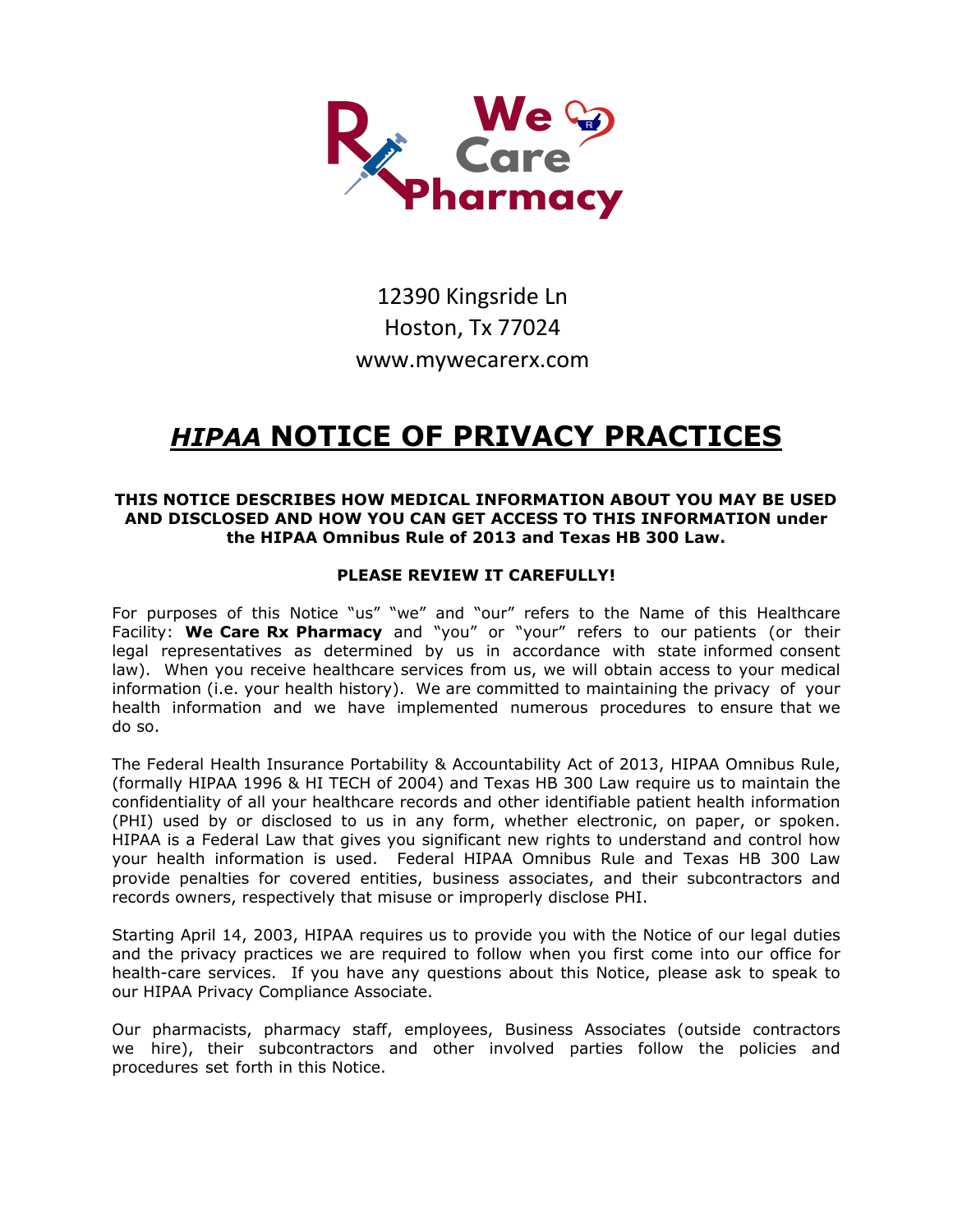#### **OUR RULES ON HOW WE MAY USE AND DISCLOSE YOUR PROTECTED HEALTH INFORMATION**

Under the law, we must have your signature on a written, dated Consent Form and/or an Authorization Form of Acknowledgment of this Notice, before we will use or disclose your PHI for certain purposes as detailed in the rules below.

**Documentation** – You will be asked to sign an Authorization / Acknowledgment form when you receive this Notice of Privacy Practices. If you did not sign such a form or need a copy of the one you signed, please contact our Privacy Officer. You may take back or revoke your consent or authorization at any time (unless we already have acted based on it) by submitting our Revocation Form in writing to us at our address listed above. Your revocation will take effect when we actually receive it. We cannot give it retroactive effect, so it will not affect any use or disclosure that occurred in our reliance on your Consent or Authorization prior to revocation (i.e. if after we provide services to you, you revoke your authorization / acknowledgment in order to prevent us billing or collecting for those services, your revocation will have no effect because we relied on your authorization/ acknowledgment to provide services before you revoked it).

**General Rule** – If you do not sign our authorization/ acknowledgment form or if you revoke it, as a general rule (subject to exceptions described below under "Healthcare Treatment, Payment and Operations Rule" and "Special Rules"), we cannot in any manner use or disclose to anyone (excluding you, but including payers and Business Associates) your PHI or any other information in your medical record. By law, we are unable to submit claims to payers under assignment of benefits without your signature on our authorization/ acknowledgment form. You will however be able to restrict disclosures to your insurance carrier for services for which you wish to pay "out of pocket" under the new Omnibus Rule. We will not condition treatment on you signing an authorization / acknowledgment, but we may be forced to decline you as a new patient or discontinue you as an active patient if you choose not to sign the authorization/ acknowledgment or revoke it.

# **Healthcare Treatment, Payment and Operations Rule**

With your signed consent, we may use or disclose your PHI in order:

- $\Box$  To provide you with or coordinate healthcare treatment and services. For example, we may review your health history form to form a diagnosis and treatment plan, consult with other doctors/ pharmacists about your care, delegate tasks to ancillary staff, call in prescriptions to your pharmacy, disclose needed information to your family or others so they may assist you with home care, arrange appointments with other healthcare providers, schedule lab work for you, etc.
- $\Box$  To bill or collect payment from you, an insurance company, a managed-care organization, a health benefits plan or another third party. For example, we may need to verify your insurance coverage, submit your PHI on claim forms in order to get reimbursed for our services, obtain pre-treatment estimates or prior authorizations from your health plan or provide your x-rays because your health plan requires them for payment; Remember, you will be able to restrict disclosures to your insurance carrier for services for which you wish to pay "out of pocket" under this new Omnibus Rule.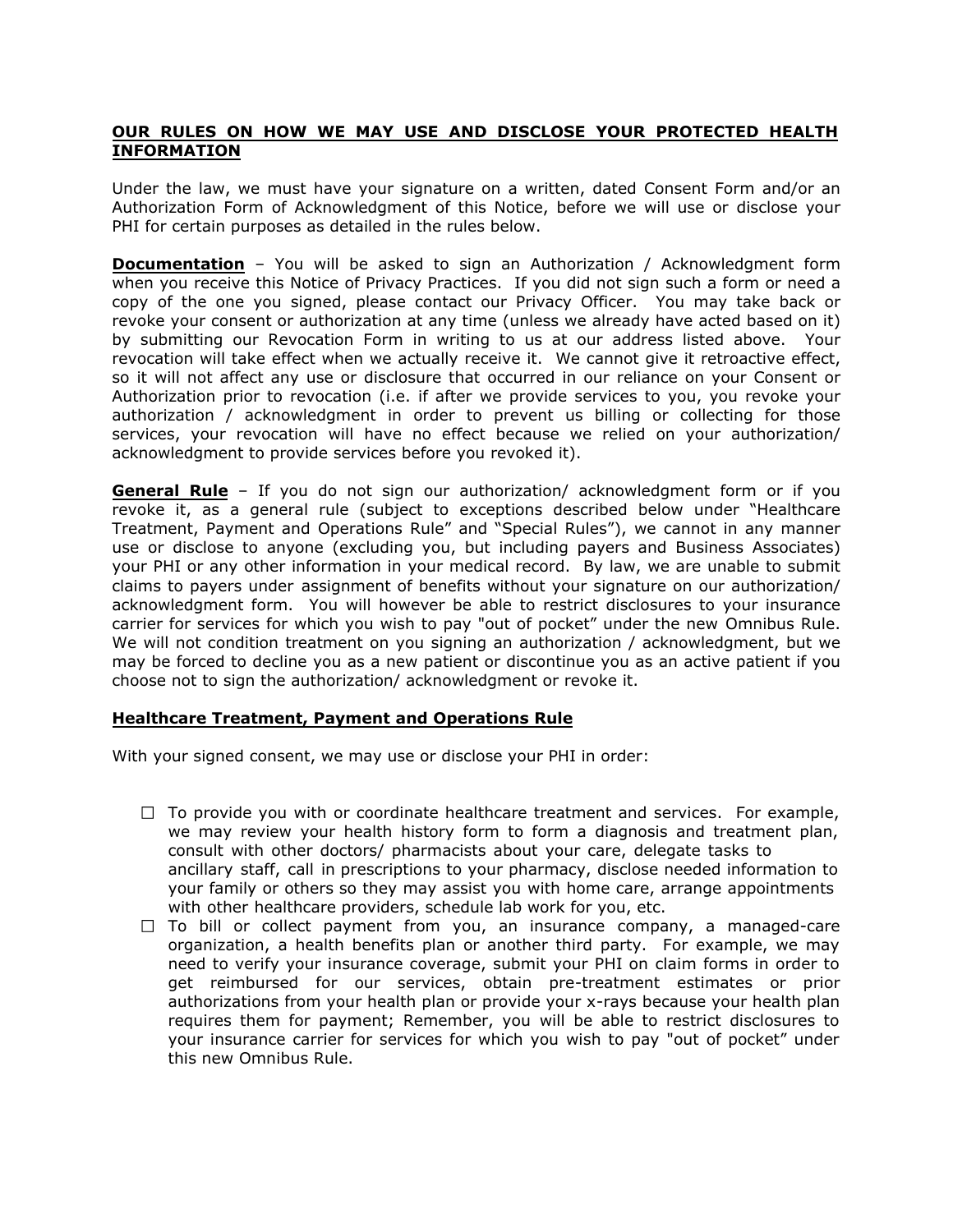- $\Box$  To run our office, assess the quality of care our patients receive and provide you with customer service. For example, to improve efficiency and reduce costs associated with missed appointments, we may contact you by telephone, mail or otherwise remind you of scheduled appointments, we may leave messages with whomever answers your telephone or email to contact us (but we will not give out detailed PHI), we may call you by name from the waiting room, we may ask you to put your name on a sign-in sheet, (we will cover your name just after checking you in), we may tell you about or recommend health-related products and complementary or alternative treatments that may interest you, we may review your PHI to evaluate our staff's performance, or our Privacy Officer may review your records to assist you with complaints. If you prefer that we not contact you with appointment reminders or information about treatment alternatives or health-related products and services, please notify us in writing at our address listed above and we will not use or disclose your PHI for these purposes.
- $\Box$  New HIPAA Omnibus Rule does not require that we provide the above notice regarding Appointment Reminders, Treatment Information or Health Benefits, but we are including these as a courtesy so you understand our business practices with regards to your (PHI) protected health information.

Additionally you should be made aware of these protection laws on your behalf, under the new HIPAA Omnibus Rule:

- $\Box$  That **Health Insurance plans** that underwrite cannot use or disclose genetic information for underwriting purposes (this excludes certain long-term care plans). Health plans that post their NOPPs on their web sites must post these Omnibus Rule changes on their sites by the effective date of the Omnibus Rule, as well as notify you by US Mail by the Omnibus Rules effective date. Plans that do not post their NOPPs on their Web sites must provide you information about Omnibus Rule changes within 60 days of these federal revisions.
- **Psychotherapy Notes** maintained by a healthcare provider, must state in their NOPPs that they can allow "use and disclosure" of such notes only with your written authorization.

#### **Special Rules**

Notwithstanding anything else contained in this Notice, only in accordance with applicable HIPAA Omnibus Rule and Texas SB 300 Law, and under strictly limited circumstances, we may use or disclose your PHI without your permission, consent or authorization for the following purposes:

- $\Box$  When required under federal, state or local law
- $\Box$  When necessary in emergencies to prevent a serious threat to your health and safety or the health and safety of other persons
- $\Box$  When necessary for public health reasons (i.e. prevention or control of disease, injury or disability, reporting information such as adverse reactions to anesthesia, ineffective or dangerous medications or products, suspected abuse, neglect or exploitation of children, disabled adults or the elderly, or domestic violence)
- $\Box$  For federal or state government health-care oversight activities (i.e. civil rights laws, fraud and abuse investigations, audits, investigations, inspections, licensure or permitting, government programs, etc.)
- $\Box$  For judicial and administrative proceedings and law enforcement purposes (i.e. in response to a warrant, subpoena or court order, by providing PHI to coroners, medical examiners and funeral directors to locate missing persons, identify deceased persons or determine cause of death)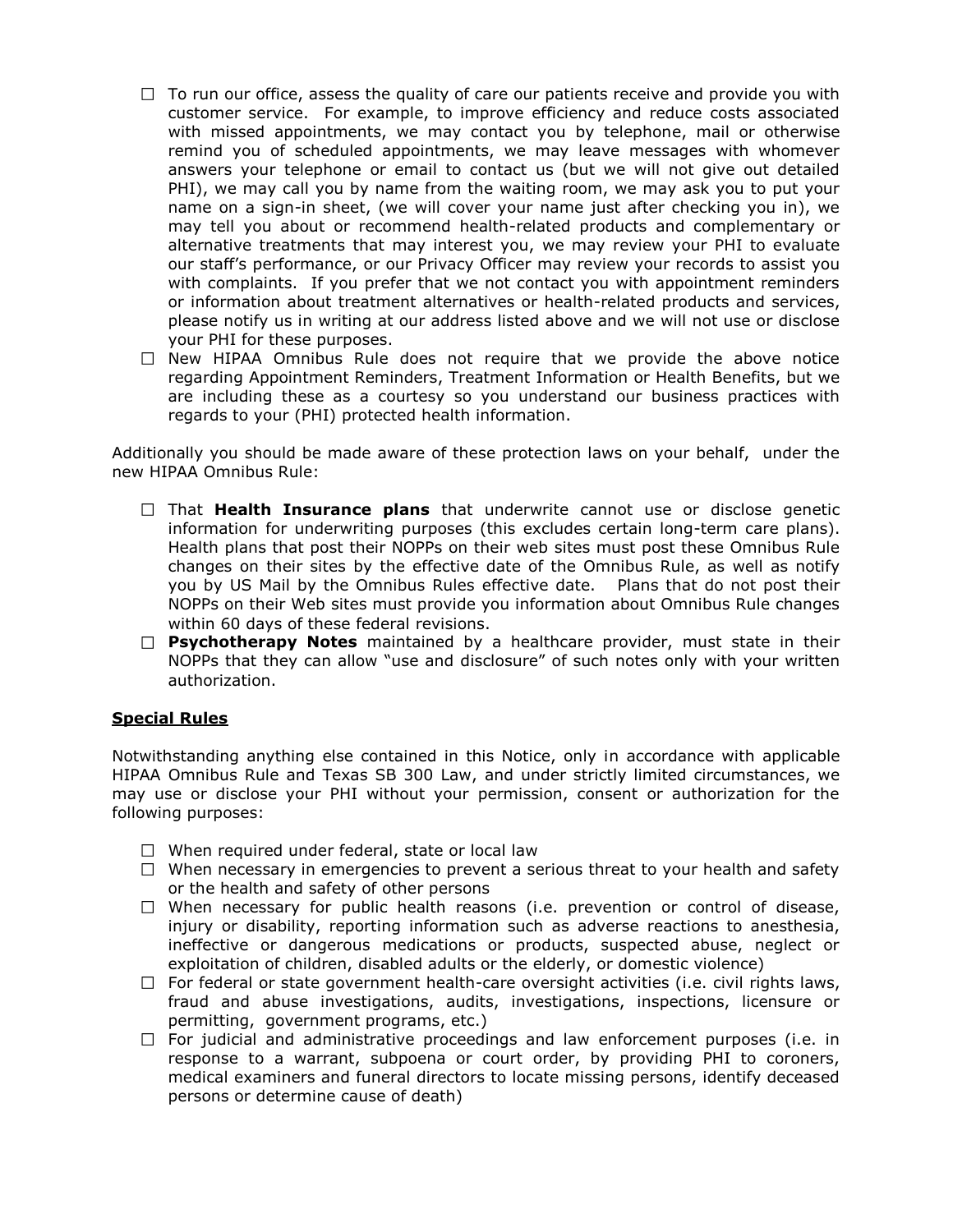- $\Box$  For Worker's Compensation purposes (i.e. we may disclose your PHI if you have claimed health benefits for a work-related injury or illness)
- $\Box$  For intelligence, counterintelligence or other national security purposes (i.e. Veterans Affairs, U.S. military command, other government authorities or foreign military authorities may require us to release PHI about you)
- $\Box$  For organ and tissue donation (i.e. if you are an organ donor, we may release your PHI to organizations that handle organ, eye or tissue procurement, donation and transplantation)
- $\Box$  For research projects approved by an Institutional Review Board or a privacy board to ensure confidentiality (i.e. if the researcher will have access to your PHI because involved in your clinical care, we will ask you to sign an authorization)
- $\Box$  To create a collection of information that is "de-identified" (i.e. it does not personally identify you by name, distinguishing marks or otherwise and no longer can be connected to you)
- $\Box$  To family members, friends and others, but only if you are present and verbally give permission. We give you an opportunity to object and if you do not, we reasonably assume, based on our professional judgment and the surrounding circumstances, that you do not object (i.e. you bring someone with you into the operatory or exam room during treatment or into the conference area when we are discussing your PHI); we reasonably infer that it is in your best interest (i.e. to allow someone to pick up your records because they knew you were our patient and you asked them in writing with your signature to do so); or it is an emergency situation involving you or another person (i.e. your minor child or ward) and, respectively, you cannot consent to your care because you are incapable of doing so or you cannot consent to the other person's care because, after a reasonable attempt, we have been unable to locate you. In these emergency situations we may, based on our professional judgment and the surrounding circumstances, determine that disclosure is in the best interests of you or the other person, in which case we will disclose PHI, but only as it pertains to the care being provided and we will notify you of the disclosure as soon as possible after the care is completed. **As per HIPAA law 164.512(j) (i)… (A) Is necessary to prevent or lessen a serious or imminent threat to the health and safety of a person or the public and (B) Is to person or persons reasonably able to prevent or lessen that threat.**

# **Minimum Necessary Rule**

Our staff will not use or access your PHI unless it is necessary to do their jobs (i.e. pharmacists uninvolved in your care will not access your PHI; ancillary clinical staff caring for you will not access your billing information; billing staff will not access your PHI except as needed to complete the claim form for the latest visit; janitorial staff will not access your PHI). All of our team members are trained in HIPAA Privacy rules and sign strict Confidentiality Contracts with regards to protecting and keeping private your PHI. So do our Business Associates and their Subcontractors. Know that your PHI is protected several layers deep with regards to our business relations. Also, we disclose to others outside our staff, only as much of your PHI as is necessary to accomplish the recipient's lawful purposes. Still in certain cases, we may use and disclose the entire contents of your medical record:

- To you (and your legal representatives as stated above) and anyone else you list on  $\Box$ a Consent or Authorization to receive a copy of your records
- To healthcare providers for treatment purposes (i.e. making diagnosis and treatment  $\Box$ decisions or agreeing with prior recommendations in the medical record)
- To the U.S. Department of Health and Human Services (i.e. in connection with a  $\Box$ HIPAA complaint)
- To others as required under federal or state law  $\Box$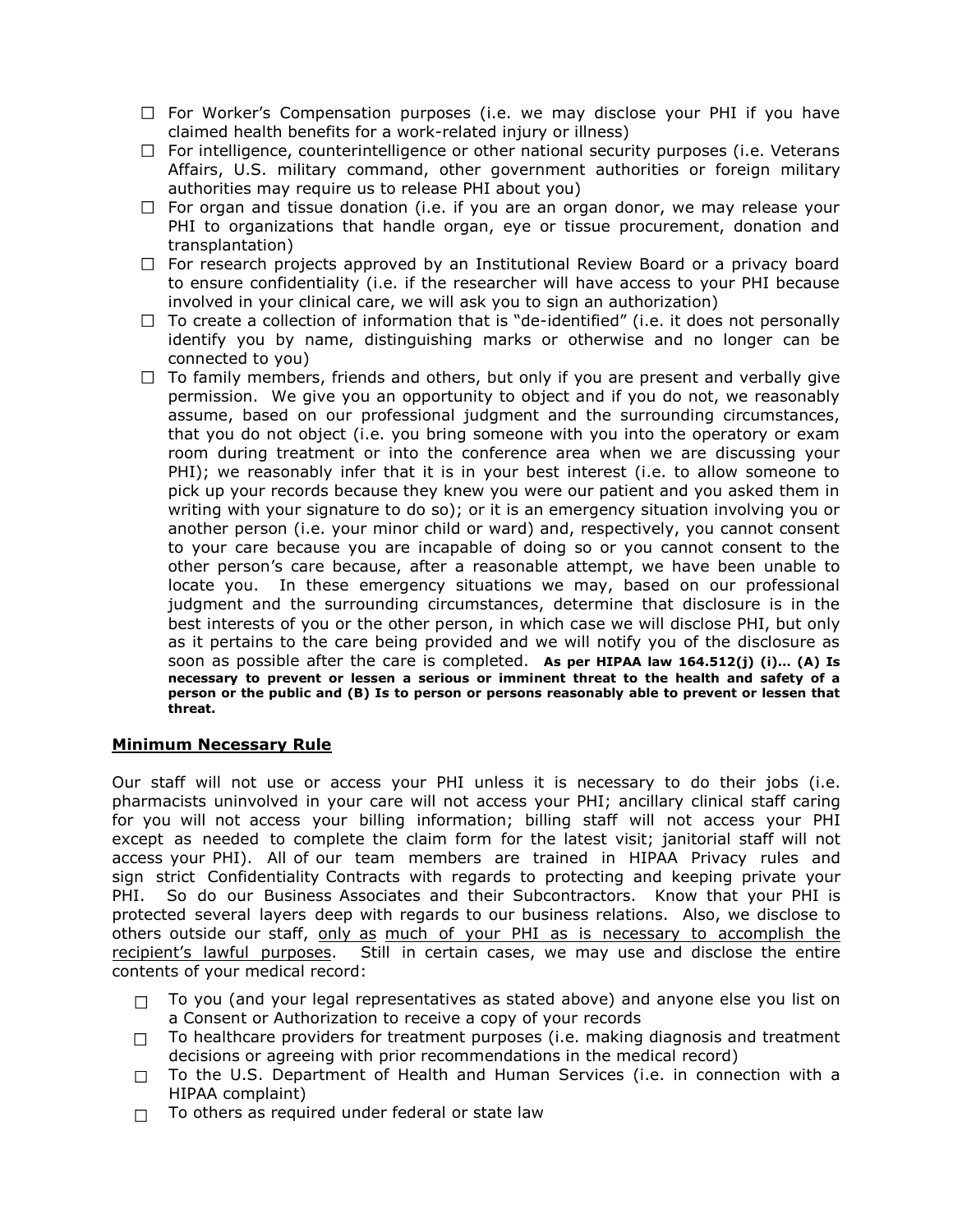$\Box$  To our privacy officer and others as necessary to resolve your complaint or accomplish your request under HIPAA (i.e. clerks who copy records need access to your entire medical record)

In accordance with HIPAA law, we presume that requests for disclosure of PHI from another Covered Entity (as defined in HIPAA) are for the minimum necessary amount of PHI to accomplish the requestor's purpose. Our Privacy Officer will individually review unusual or non-recurring requests for PHI to determine the minimum necessary amount of PHI and disclose only that. For non-routine requests or disclosures, our Privacy Officer will make a minimum necessary determination based on, but not limited to, the following factors:

- $\Box$  The amount of information being disclosed
- $\Box$  The number of individuals or entities to whom the information is being disclosed
- $\Box$  The importance of the use or disclosure
- $\Box$  The likelihood of further disclosure
- $\Box$  Whether the same result could be achieved with de-identified information
- $\Box$  The technology available to protect confidentiality of the information
- $\Box$  The cost to implement administrative, technical and security procedures to protect confidentiality

If we believe that a request from others for disclosure of your entire medical record is unnecessary, we will ask the requestor to document why this is needed, retain that documentation and make it available to you upon request.

#### **Incidental Disclosure Rule**

We will take reasonable administrative, technical and security safeguards to ensure the privacy of your PHI when we use or disclose it (i.e. we shred all paper containing PHI, require employees to speak with privacy precautions when discussing PHI with you, we use computer passwords and change them periodically (i.e. when an employee leaves us), we use firewall and router protection to the federal standard, we back up our PHI data off-site and encrypted to federal standard, we do not allow unauthorized access to areas where PHI is stored or filed and/or we have any unsupervised business associates sign Business Associate Confidentiality Agreements).

However, in the event that there is a breach in protecting your PHI, we will follow Federal Guide Lines to HIPAA Omnibus and Texas HB 300 Rule Standard to first evaluate the breach situation using the Omnibus Rule, 4-Factor Formula for Breach Assessment. Then we will document the situation, retain copies of the situation on file, and report all breaches (other than low probability as prescribed by the Omnibus Rule) to the US Department of Health and Human Services at:

<http://www.hhs.gov/ocr/privacy/hipaa/administrative/breachnotificationrule/brinstruction.html>

We will also make proper notification to you and any other parties of significance as required by HIPAA Law.

#### **Business Associate Rule**

Business Associates are defined as: an entity, (non-employee) that in the course of their work will directly / indirectly use, transmit, view, transport, hear, interpret, process or offer PHI for this Facility.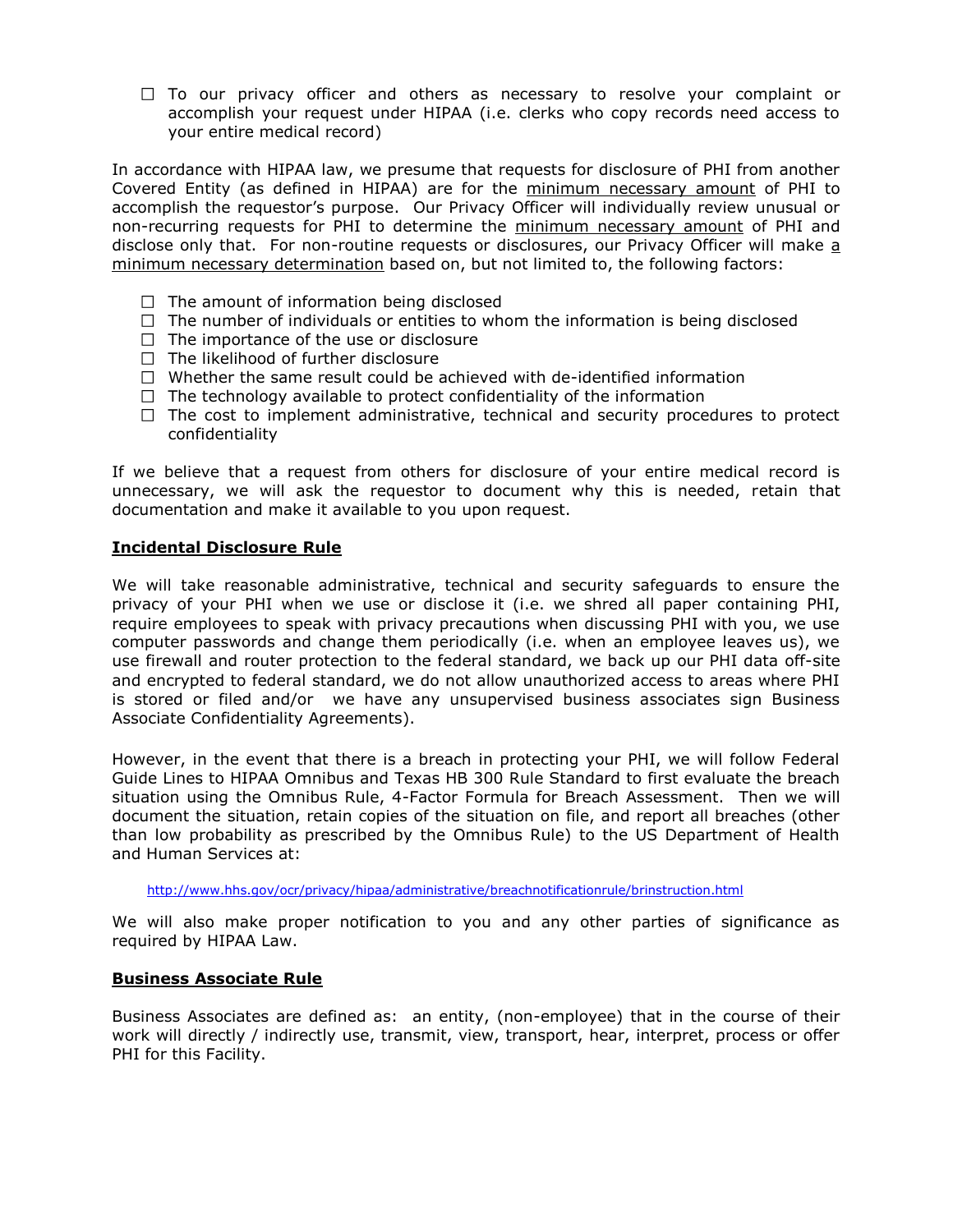Business Associates and other third parties (if any) that receive your PHI from us will be prohibited from re-disclosing it unless required to do so by law or you give prior express written consent to the re-disclosure. Nothing in our Business Associate agreement will allow our Business Associate to violate this re-disclosure prohibition. Under Omnibus Rule, Business Associates will sign a strict confidentiality agreement binding them to keep your PHI protected and report any compromise of such information to us, you and the United States Department of Health and Human Services, as well as other required entities. Our Business Associates will also follow Omnibus Rule and have any of their Subcontractors that may directly or indirectly have contact with your PHI, sign Confidentiality Agreements to Federal Omnibus Standard.

# **Super-confidential Information Rule**

If we have PHI about you regarding communicable diseases, disease testing, alcohol or substance abuse diagnosis and treatment, or psychotherapy and mental health records (super-confidential information under the law), we will not disclose it under the General or Healthcare Treatment, Payment and Operations Rules (see above) without your first signing and properly completing our Consent form (i.e. you specifically must initial the type of super-confidential information we are allowed to disclose). If you do not specifically authorize disclosure by initialing the super-confidential information, we will not disclose it unless authorized under the Special Rules (see above) (i.e. we are required by law to disclose it). If we disclose super-confidential information (either because you have initialed the consent form or the Special Rules authorizing us to do so), we will comply with state and federal law that requires us to warn the recipient in writing that re-disclosure is prohibited.

# **Changes to Privacy Policies Rule**

We reserve the right to change our privacy practices (by changing the terms of this Notice) at any time as authorized by law. The changes will be effective immediately upon us making them. They will apply to all PHI we create or receive in the future, as well as to all PHI created or received by us in the past (i.e. to PHI about you that we had before the changes took effect). If we make changes, we will post the changed Notice, along with its effective date, in our office and on our website. Also, upon request, you will be given a copy of our current Notice.

# **Authorization Rule**

We will not use or disclose your PHI for any purpose or to any person other than as stated in the rules above without your signature on our specifically worded, written Authorization / Acknowledgement Form (not a Consent or an Acknowledgement). If we need your Authorization, we must obtain it via a specific Authorization Form, which may be separate from any Authorization / Acknowledgement we may have obtained from you. We will not condition your treatment here on whether you sign the Authorization (or not).

# **MARKETING AND FUNDRAISING RULES**

#### **Limitations on the disclosure of PHI regarding Remuneration**

The disclosure or sale of your PHI without authorization is prohibited. Under the new HIPAA Omnibus Rule, this would exclude disclosures for public health purposes, for treatment / payment for healthcare, for the sale, transfer, merger, or consolidation of all or part of this facility and for related due diligence, to any of our Business Associates, in connection with the business associate's performance of activities for this facility, to a patient or beneficiary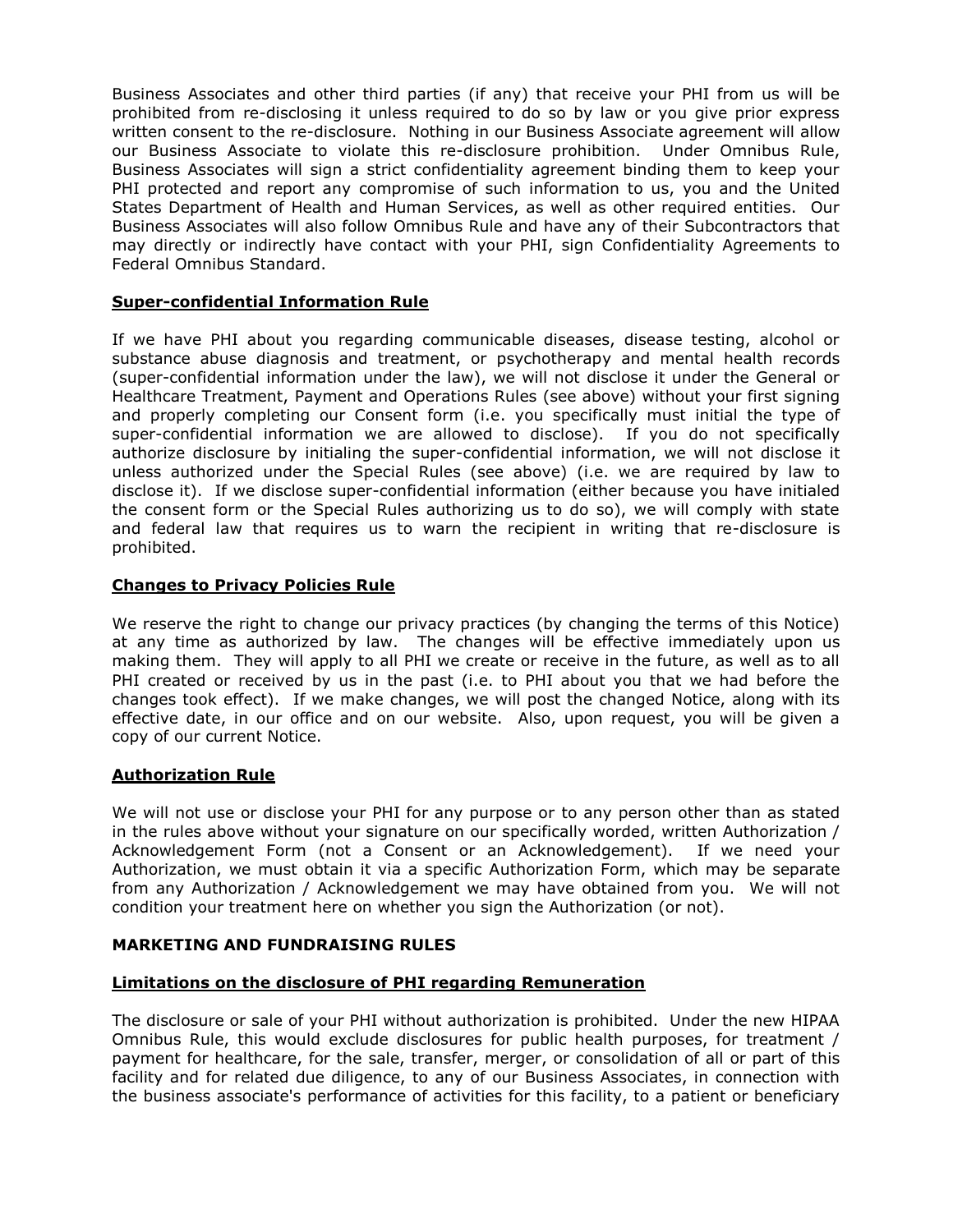upon request, and as required by law. In addition, the disclosure of your PHI for research purposes or for any other purpose permitted by HIPAA will not be considered a prohibited disclosure if the only reimbursement received is "a reasonable, cost-based fee" to cover the cost to prepare and transmit your PHI which would be expressly permitted by law. Notably, under the Omnibus Rule, an authorization to disclose PHI must state that the disclosure will result in remuneration to the Covered Entity. Notwithstanding the changes in the Omnibus Rule and Texas HB 300, the disclosure of limited data sets (a form of PHI with a number of identifiers removed in accordance with specific HIPAA requirements) for remuneration pursuant to existing agreements is permissible until September 22, 2014, so long as the agreement is not modified within one year before that date.

#### **Limitation on the Use of PHI for Paid Marketing**

We will, in accordance with Federal and State Laws, obtain your written authorization to use or disclose your PHI for marketing purposes, (i.e.: to use your photo in ads) but not for activities that constitute treatment or healthcare operations. To clarify, *Marketing* is defined by HIPAA's Omnibus Rule, as "a communication about a product or service that encourages recipients . . . to purchase or use the product or service." Under the Omnibus Rule, we will obtain a written authorization from you prior to recommending you to an alternative therapist, or non-associated Healthcare Covered Entity.

Under Omnibus Rule and Texas HB 300, we will obtain your written authorization prior to using your PHI or making any treatment or healthcare recommendations, should financial remuneration for making the communication be involved from a third party whose product or service we might promote (i.e.: businesses offering this facility incentives to promote their products or services to you). This will also apply to our Business Associate who may receive such remuneration for making a treatment or healthcare recommendations to you. All such recommendations will be limited without your expressed written permission.

We must clarify to you that financial remuneration does not include "as in-kind payments" and payments for a purpose to implement a disease management program. Any promotional gifts of nominal value are not subject to the authorization requirement, and we will abide by the set terms of the law to accept or reject these.

The only exclusion to this would include: "refill reminders", so long as the remuneration for making such a communication is "reasonably related to our cost" for making such a communication. In accordance with law, this facility and our Business Associates will only ever seek reimbursement from you for permissible costs that include: labor, supplies, and postage. Please note that "generic equivalents" , "adherence to take medication as directed" and "self-administered drug or delivery system communications" are all considered to be "refill reminders."

Face-to-face marketing communications, such as sharing with you, a written product brochure or pamphlet, is permissible under current HIPAA Law.

#### **Flexibility on the Use of PHI for Fundraising**

Under the HIPAA Omnibus Rule use of PHI is more flexible and does not require your authorization should we choose to include you in any fund raising efforts attempted at this facility? However, we will offer the opportunity for you to "opt out" of receiving future fundraising communications. Simply let us know that you want to "opt out" of such situations. There will be a statement on your *HIPAA Patient Acknowledgement Form* where you can choose to "opt out". Our commitment to care and treat you will in no way effect your decision to participate or not participate in our fund raising efforts.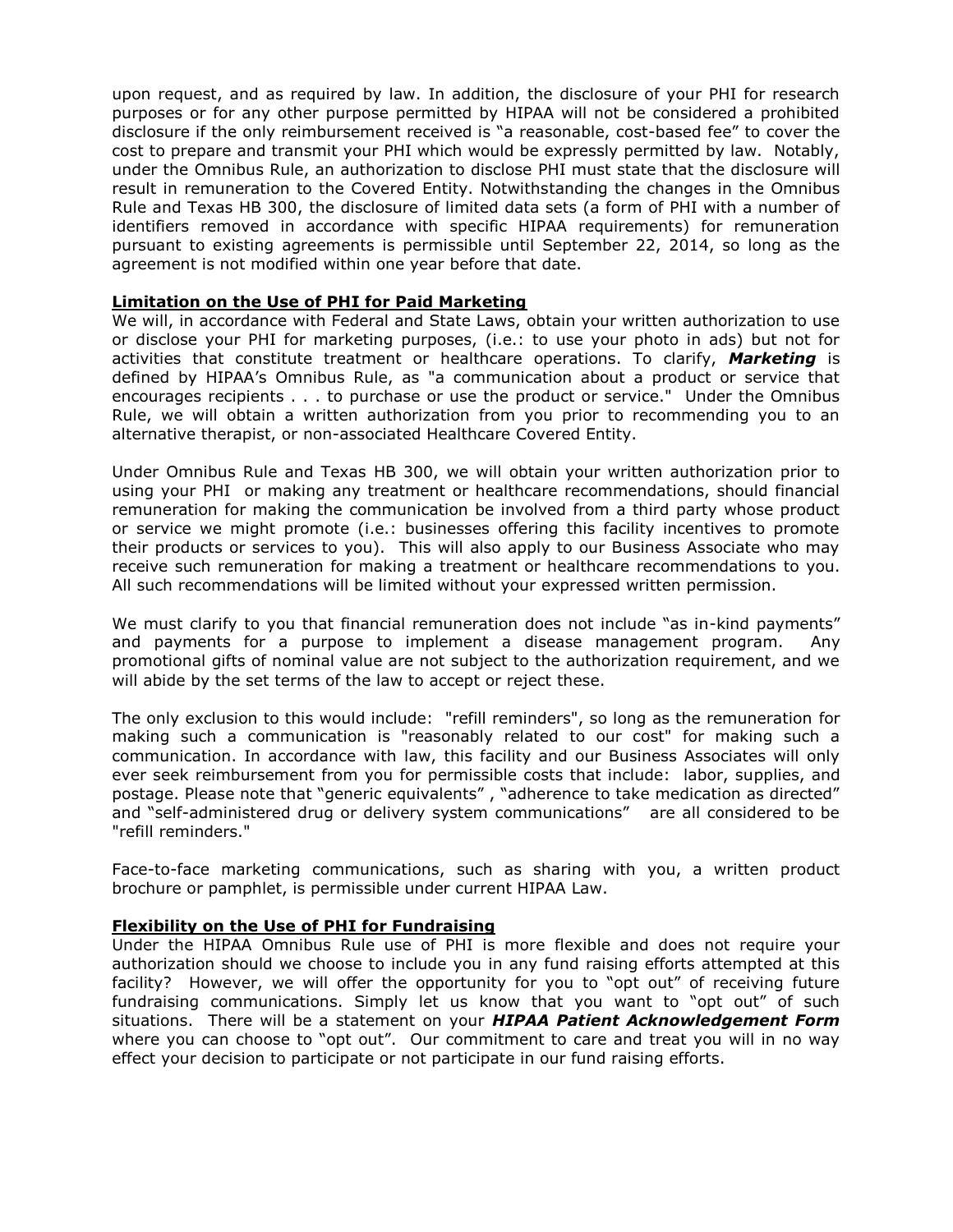# **Improvements to Requirements for Authorizations Related to Research**

Under HIPAA Omnibus Rule and Texas HB 300 Law, we may seek authorizations from you for the use of your PHI for future research. However, we would have to make clear what those uses are in detail.

Also, if we request of you a compound authorization with regards to research, this facility would clarify that when a compound authorization is used, and research-related treatment is conditioned upon your authorization, the compound authorization will differentiate between the conditioned and unconditioned components.

# **YOUR RIGHTS REGARDING YOUR PROTECTED HEALTH INFORMATION**

If you got this Notice via email or website, you have the right to get, at any time, a paper copy by asking our Privacy Officer. Also, you have the following additional rights regarding PHI we maintain about you:

#### **To Inspect and Copy**

You have the right to see and get a copy of your PHI including, but not limited to, medical and billing records by submitting a written request to our Privacy Officer. Original records will not leave the premises, will be available for inspection only during our regular business hours, and only if our Privacy Officer is present at all times. You may ask us to give you the copies in a format other than photocopies (and we will do so unless we determine that it is impractical) or ask us to prepare a summary in lieu of the copies. We may charge you a fee not to exceed state law to recover our costs (including postage, supplies, and staff time as applicable, but excluding staff time for search and retrieval) to duplicate or summarize your PHI. We will not condition release of the copies on summary of payment of your outstanding balance for professional services if you have one). We will comply with Federal Law to provide your PHI in an electronic format within the 30 days, to Federal specification, when you provide us with proper written request. Paper copy will also be made available. We will respond to requests in a timely manner, without delay for legal review, or, in less than thirty days if submitted in writing, and in ten business days or less if malpractice litigation or pre-suit production is involved. We may deny your request in certain limited circumstances (i.e. we do not have the PHI, it came from a confidential source, etc.). If we deny your request, you may ask for a review of that decision. If required by law, we will select a licensed health-care professional (other than the person who denied your request initially) to review the denial and we will follow his or her decision. If we select a licensed healthcare professional who is not affiliated with us, we will ensure a Business Associate Agreement is executed that prevents re-disclosure of your PHI without your consent by that outside professional.

# **To Request Amendment / Correction**

If another doctor involved in your care tells us in writing to change your PHI, we will do so as expeditiously as possible upon receipt of the changes and will send you written confirmation that we have made the changes. If you think PHI we have about you is incorrect, or that something important is missing from your records, you may ask us to amend or correct it (so long as we have it) by submitting a "**Request for Amendment / Correction"** form to our Privacy Officer. We will act on your request within 30 days from receipt but we may extend our response time (within the 30-day period) no more than once and by no more than 30 days, or as per Federal Law allowances, in which case we will notify you in writing why and when we will be able to respond. If we grant your request, we will let you know within five business days, make the changes by noting (not deleting) what is incorrect or incomplete and adding to it the changed language, and send the changes within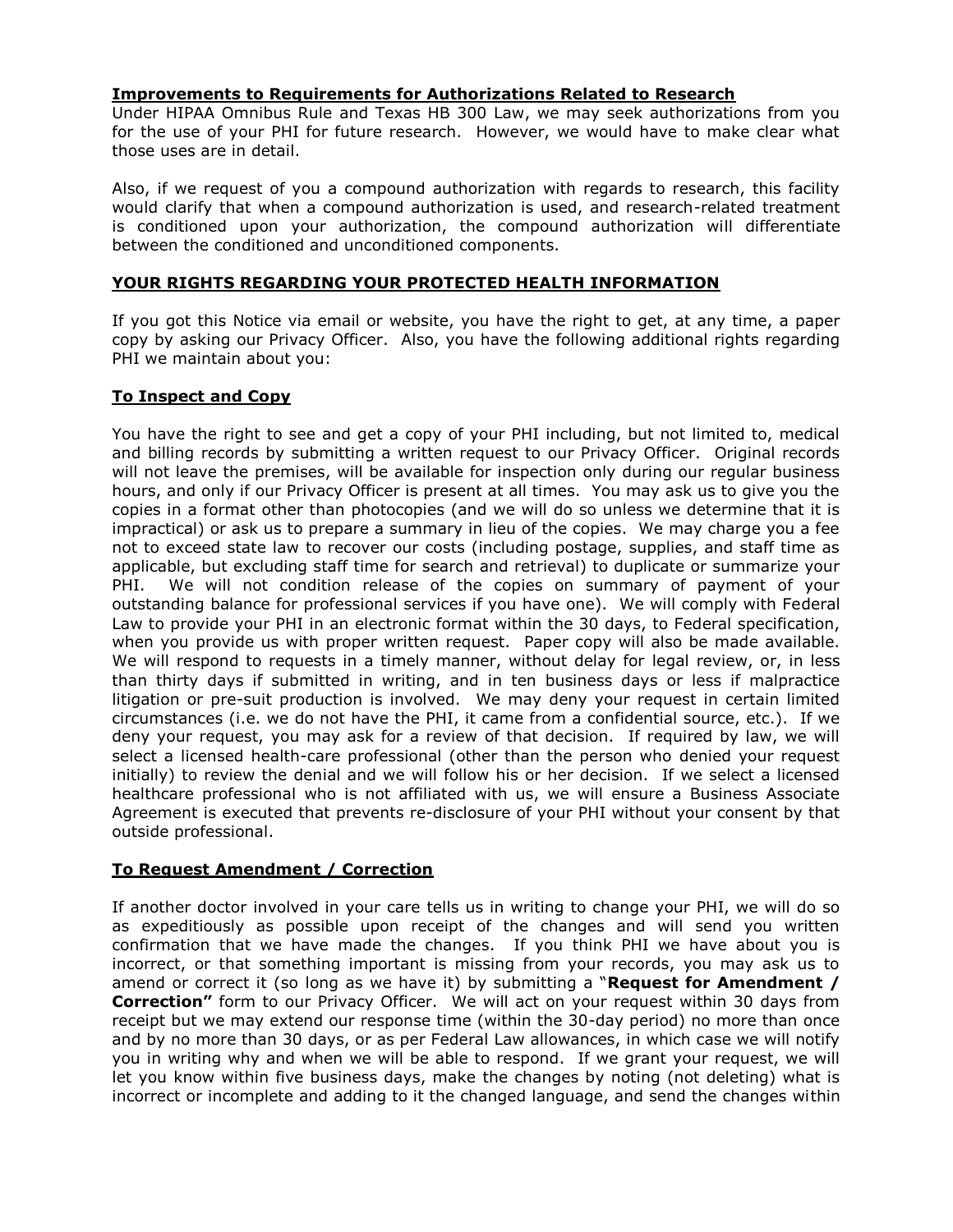5 business days to persons you ask us to and persons we know may rely on incorrect or incomplete PHI to your detriment (or already have). We may deny your request under certain circumstances (i.e. it is not in writing, it does not give a reason why you want the change, we did not create the PHI you want changed (and the entity that did can be contacted), it was compiled for use in litigation, or we determine it is accurate and complete). If we deny your request, we will (in writing within 5 business days) tell you why and how to file a complaint with us if you disagree, that you may submit a written disagreement with our denial (and we may submit a written rebuttal and give you a copy of it), that you may ask us to disclose your initial request and our denial when we make future disclosure of PHI pertaining to your request, and that you may complain to us and the U.S. Department of Health and Human Services.

# **To an Accounting of Disclosures**

You may ask us for a list of those who got your PHI from us by submitting a "**Request for Accounting of Disclosures**" form to us. The list will not cover some disclosures (i.e. PHI given to you, given to your legal representative, given to others for treatment, payment or health-care-operations purposes). Your request must state in what form you want the list (i.e. paper or electronically) and the time period you want us to cover, which may be up to but not more than the last six years (excluding dates before April 14, 2003). If you ask us for this list more than once in a 12-month period, we may charge you a reasonable, costbased fee to respond, in which case we will tell you the cost before we incur it and let you choose if you want to withdraw or modify your request to avoid the cost.

# **To Request Restrictions**

You may ask us to limit how your PHI is used and disclosed (i.e. in addition to our rules as set forth in this Notice) by submitting a written "**Request for Restrictions on Use, Disclosure**" form to us (i.e. you may not want us to disclose your surgery to family members or friends involved in paying for our services or providing your home care). If we agree to these additional limitations, we will follow them except in an emergency where we will not have time to check for limitations. Also, in some circumstances we may be unable to grant your request (i.e. we are required by law to use or disclose your PHI in a manner that you want restricted, you signed an Authorization Form, which you may revoke, that allows us to use or disclose your PHI in the manner you want restricted; in an emergency).

#### **To Request Alternative Communications**

You may ask us to communicate with you in a different way or at a different place by submitting a written "**Request for Alternative Communication**" Form to us. We will not ask you why and we will accommodate all reasonable requests (which may include: to send appointment reminders in closed envelopes rather than by postcards, to send your PHI to a post office box instead of your home address, to communicate with you at a telephone number other than your home number). You must tell us the alternative means or location you want us to use and explain to our satisfaction how payment to us will be made if we communicate with you as you request.

#### **To Complain or Get More Information**

We will follow our rules as set forth in this Notice. If you want more information or if you believe your privacy rights have been violated (i.e. you disagree with a decision of ours about inspection / copying, amendment / correction, accounting of disclosures, restrictions or alternative communications), we want to make it right. We never will penalize you for filing a complaint. To do so, please file a formal, written complaint within 180 days with: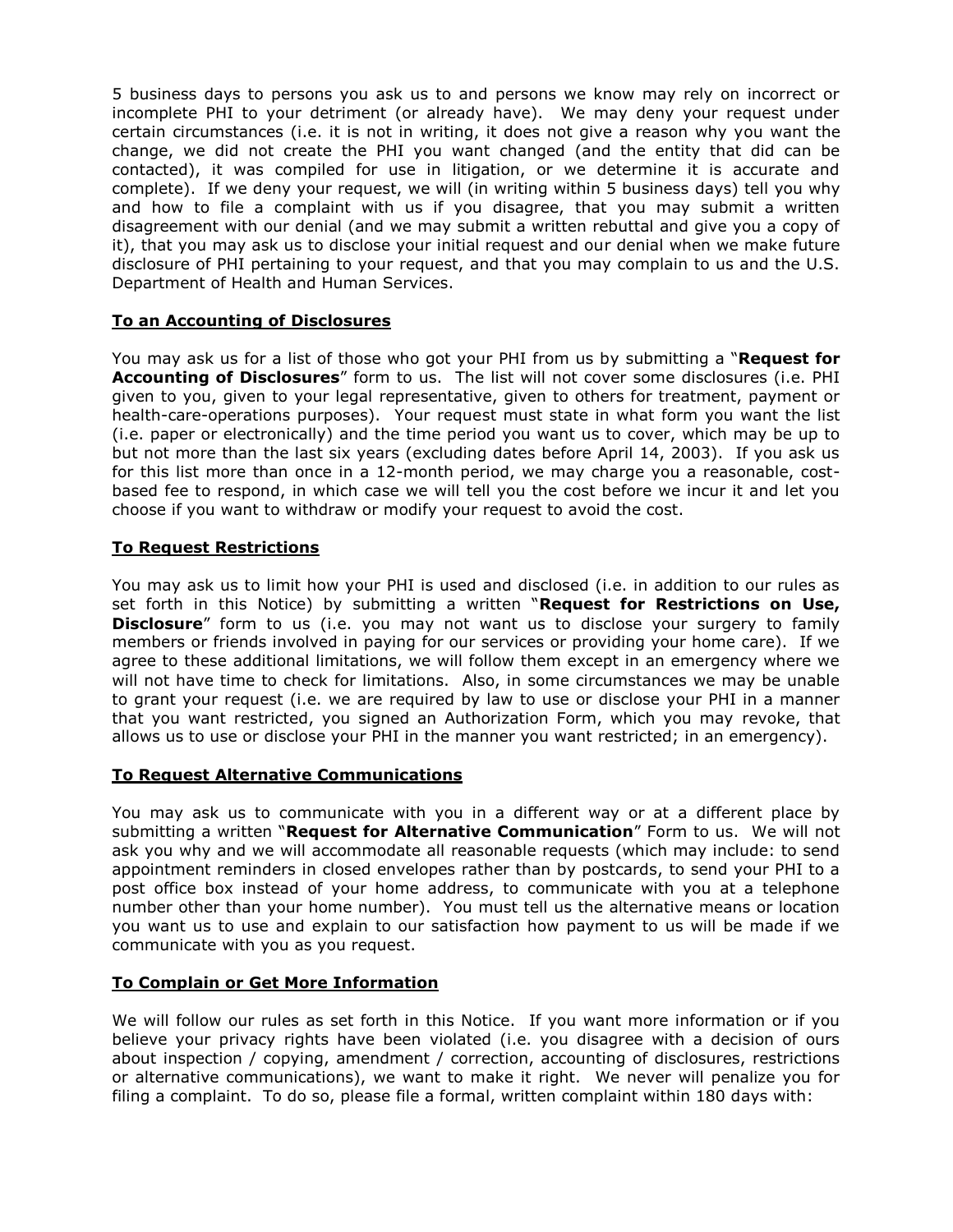The U.S. Department of Health & Human Services Office of Civil Rights 200 Independence Ave., S.W. Washington, DC 20201 877.696.6775

Or, submit a written Complaint form to us at the following address:

| <b>Our Privacy Officer:</b> | <b>Ashton Winfree, Chief Financial Officer</b> |
|-----------------------------|------------------------------------------------|
| <b>Office Name:</b>         | <b>We Care Rx Pharmacy</b>                     |
| <b>Office Address:</b>      | 12390 Kingsride Ln                             |
|                             | Houston, TX 77024                              |
| <b>Office Phone:</b>        | $(832) 582 - 6933$                             |
| <b>Office Fax:</b>          | (832) 742-5600                                 |
| <b>Email Address:</b>       | wecarerx@mywecarerx.com                        |
|                             |                                                |

You may get your "**HIPAA Complaint"** form by calling our privacy officer.

These privacy practices are in accordance with the original HIPAA enforcement effective April 14, 2003, and undated to Omnibus Rule effective March 26, 2013 and will remain in effect until we replace them as specified by Federal and/or State Law.

#### **OPTIONAL RULES FOR NOPP**

#### **Faxing and Emailing Rule**

When you request us to fax or email your PHI as an alternative communication, we may agree to do so, but only after having our Privacy Officer or treating doctor review that request. For this communication, our Privacy Officer will confirm that the fax number or email address is correct before sending the message and ensure that the intended recipient has sole access to the fax machine or computer before sending the message; confirm receipt, locate our fax machine or computer in a secure location so unauthorized access and viewing is prevented; use a fax cover sheet so the PHI is not the first page to print out (because unauthorized persons may view the top page); and attach an appropriate notice to the message. Our emails are all encrypted per Federal and State Standard for your protection.

#### **Practice Transition Rule**

If we sell our practice, our patient records (including but not limited to your PHI) may be disclosed and physical custody may be transferred to the purchasing healthcare provider, but only in accordance with the law. The healthcare provider who is the new records owner will be solely responsible for ensuring privacy of your PHI after the transfer and you agree that we will have no responsibility for (or duty associated with) transferred records. If all the owners of our practice die, our patient records (including but not limited to your PHI) must be transferred to another healthcare provider within 90 days to comply with State & Federal Laws. Before we transfer records in either of these two situations, our Privacy Officer will obtain a Business Associate Agreement from the purchaser and review your PHI for super-confidential information (i.e. communicable disease records), which will not be transferred without your express written authorization (indicated by your initials on our Consent form).